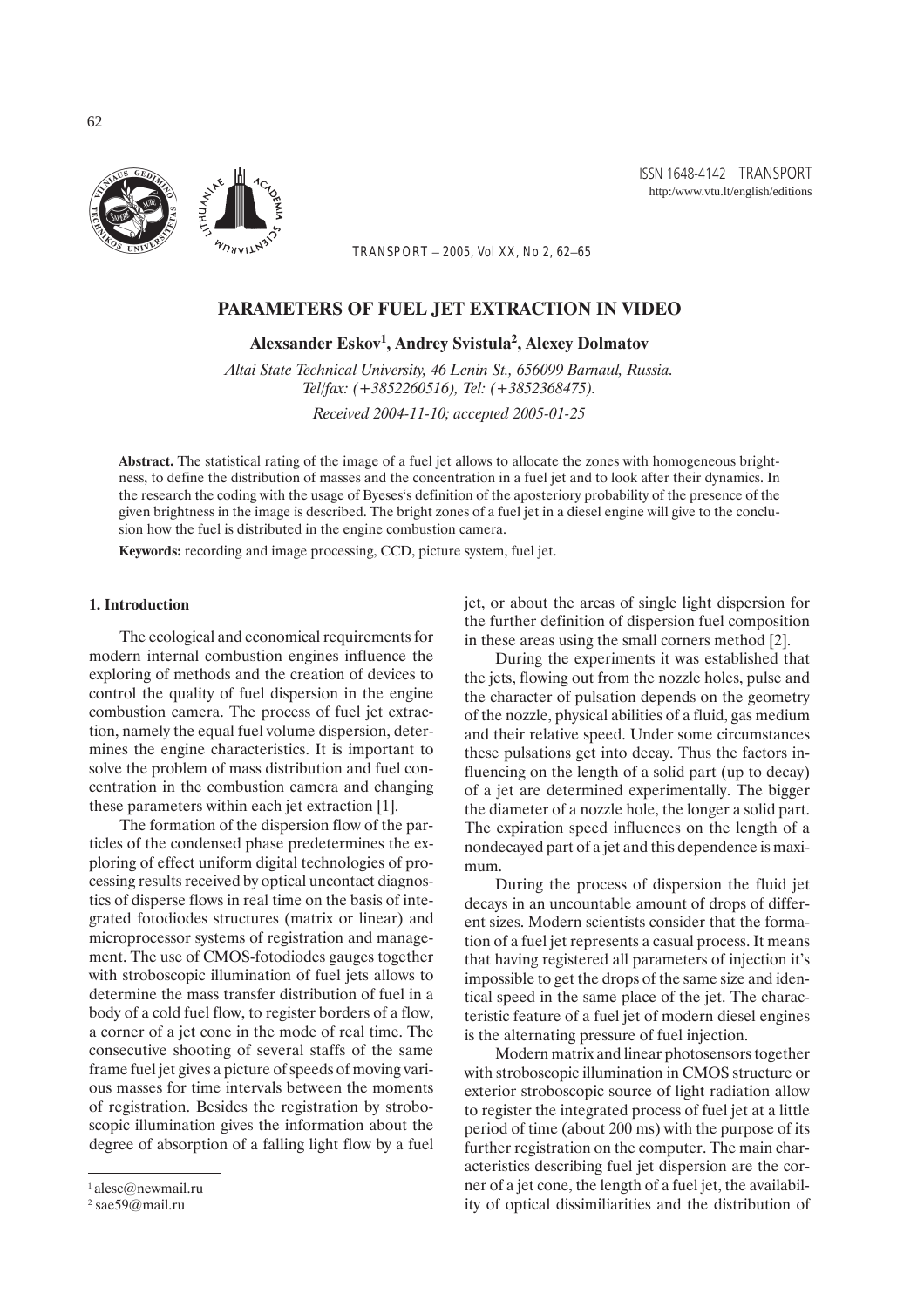fuel in a body of a jet. Devices of images registration on the basis of integrated photodiodes matrix structures and CCD structures with the use of digital systems allow to conduct optical registration in the mode of real time and the diagnostics of disperse flow that is a fuel jet.

## 2. The test bench for registration and processing of fuel jet images

The system of images entrance VS-CCT-285-2001 "Videoscan" is used for the investigation of the structure of optical dissimilarities in fuel jet dispersion which defines the character of fuel jet extraction. The system works on the basis of matrix ICX285AL by SONY, the picture size element 1360\*1024 and allows to conduct separate phases description of fuel jet development by several form injections. The complex of model conceptions on the morphology of elements structure is on the basis of automatic analysis.

The chair of engine-building of Altai State Technical University with the chair of experimental physics created the bench for registration and processing of fuel jet images. The bench includes: diagnostic camera (1) representing a tube with diameter 1 m, with spherical bottom and spherical cover (Fig 1). The valve (3) of stroboscopic illumination fuel jet, injected by the nozzle is built at the bottom of camera nozzle. At the top of camera cover there is head CCD (5) with optical registered system. Fuel flows into the nozzle by pipeline from fuel pump (6) being on special bench of testing and processing fuel pumps (7) "MOTOR-PAL". Fuel bench "MOTOR-PAL" includes an electric motor (8) which rotates camshaft fuel pump (9). Fly-wheel (10) with the turnover angle is on the camshaft.

The bench structure "MOTOR-PAL" includes a timer which is used for time registration from the beginning of the injections made by the operator. The impulse of stroposcope flash and synchronization of picture size entrance system VS-CTT-285- 2001"Videoscan" (12) is at the end. On arrival from the bench "MOTOR-PAL" the impulse picture-size entrance system VS-CTT-285-2001 "Videoscan" memorized staff in accordance with the established earlier exposure time. Thus, "Videoscan" settles the fuel jet image during illumination.

#### 3. Analysing of the results of fuel jet images

A special programme allows to process the data of fuel jet image (to measure the corner of the jet (Fig 2), the length of fuel flow, to contrast optical dissimiliarities and receiption of legible borders), to get "strong copy" of the image on the printer and also to create data bank information.

The corner of the jet is determined by the difference of pitch corners of two straight lines with known coordinates of 2 points on each straight line.

The point coordinates are determined by the operator or automatically. The image contrastation occurs at processing by gradient-courses mask. Processed image results have a brightly expressed contrast in places of gradient direction of initial image which coincides with the direction of mask action (Fig 3).

The fuel jet length is determined by the comparison of fuel jet borders and the measured object with known sizes. The optical system of a diagnostic camera follows this object. The largest error of length definition of a fuel jet makes the size of the mesh CCD multiplied on the scale of the magnification of an optical system. The mesh CCD measures 6,45×6,45 microns. Different methodics and numerical algorithms of definition of the main integrated parameters



**Fig 2.** To measure the corner of the jet (the corner is 9,3°)





**Fig 1.** Scheme of the experimental bench for registration and processing of fuel jet images

**Fig 3.** The fuel jet imaging which coincides with the direction of mask action is "those-west"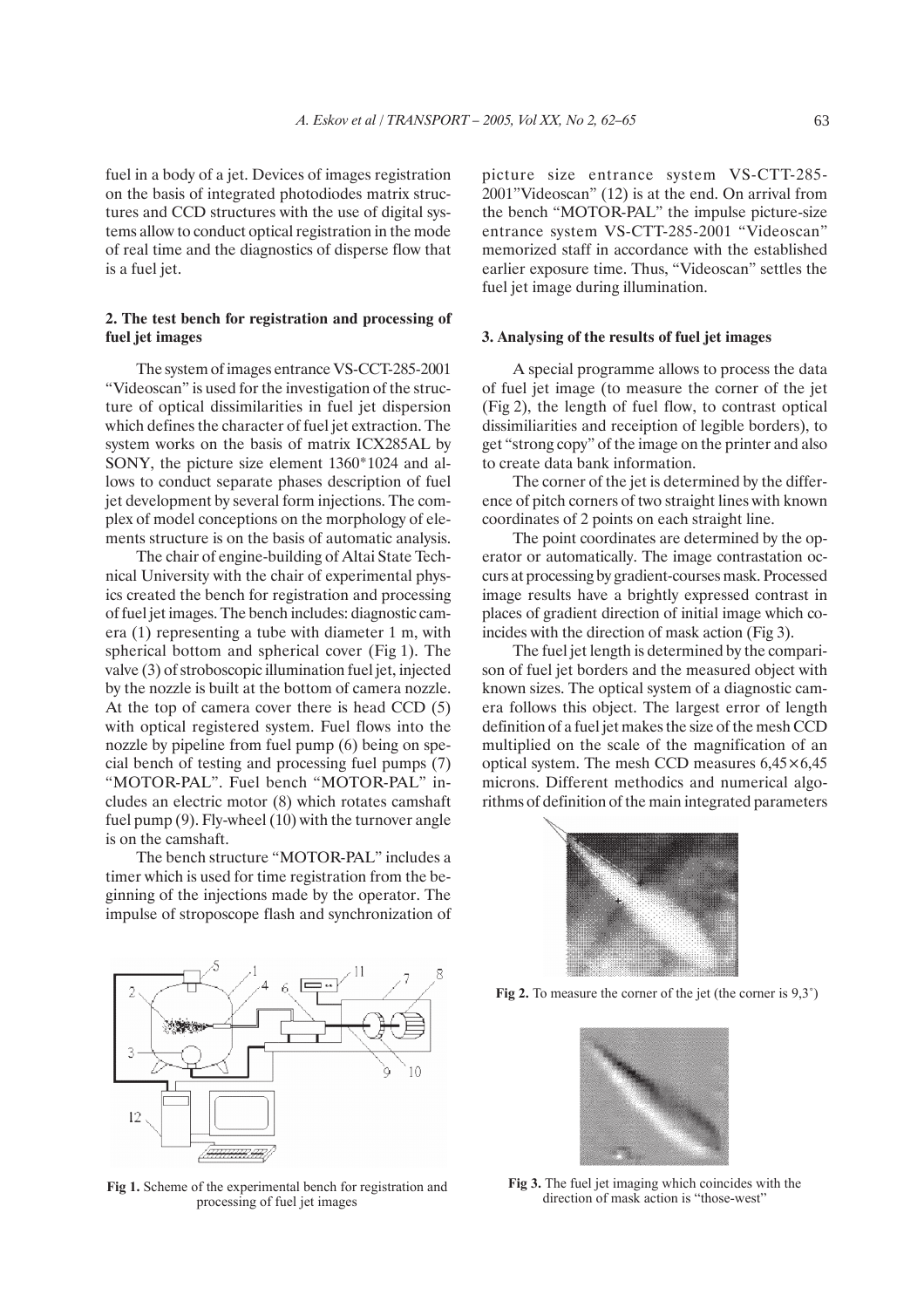of a dispersion process have passed the approbation on the basis of digital data images of a fuel jet: the selection of optical dissimilarities and inspissation of fuel cloud, their middle sizes and statistical characteristics, the corners of fuel jet, effective area and nonsymmetry.

Characteristic bright zones in the fuel jet image received with the help of a specialised digital television system can be distinguished to rate the mass transfer parameters in them. Each such zone has appropriate optical density which is proportional to the concentration of particles in it.

The deforming factors which are brought by a registration system to the receiving data should be taken into account before implementing the analysis of the video object identification of a fuel jet. These factors have the determined character as the function of point dispersion of a registration system and casual noise. However, if their impact is not too large, the statistical parameters of the image will not be changed essentially.

The authors offer a coding method of the fuel jet image statistically the most probable brightness for the suppression of deforming factors and highlighting the characteristic bright zones. The coding is made with the use of Byese's definition of aposteriory probability of the presence of the given brightness in the image. The iterative algorithm based on this method modifies the histogram of brightness of the initial image so that it would contain statistically the most probable brightness. During this operation the probability of a mistake of the given transformation named as a risk is calculated. The algorithm finishes the work



**Fig 4.** Initial image of a fuel jet



**Fig 5.** Statistical rating

when the risk reaches a beforehand given level. Thus the rating of the image of a fuel jet with the given probability of a mistake is done [3, 4]. In Figure 4 the initial image of a fuel jet and in Figure 5 its statistical rating are shown.

In Figures 6, 7 the histogram of brightness of the initial and processed image of a fuel jet representing the dependence of the quantity of pixels of the image from brightness is shown.

Analyzing the histogram of brightness of the processed image, we count up the quantity of pixels in a fuel jet object appropriate to every bright zone. Proceeding from the quantity of pixels of a jet, we build percentage ratio of the areas of bright zones. If we consider a fuel jet as a rotation body we can establish the mass of particles in each zone with characteristic brightness and also owing to the areas or volumes of the zones we can estimate their concentration knowing the mass of an injected doze of fuel.



**Fig 6.** Histogram of brightness of the initial image



**Fig 7.** Histogram of brightness of the processed image

### 4. Conclusion

Thus, the statistical rating of the image of a fuel jet allows to allocate the zones with homogeneous brightness, to define the distribution of masses and the concentration in a fuel jet and to look after their dynamics.